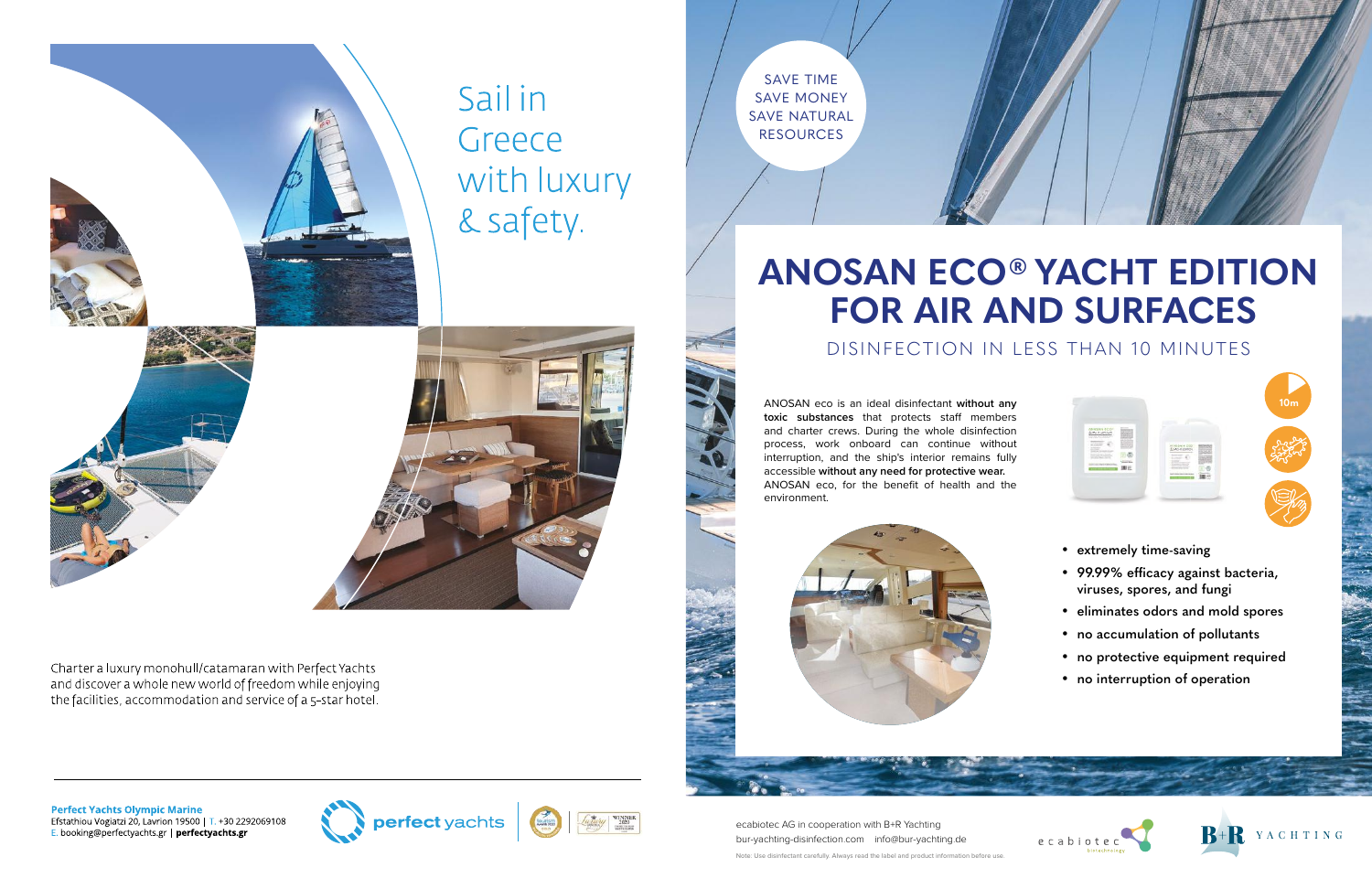

Today, over 4 billion people worldwide lack safely managed water sanitation services. It is a worsening problem and some aspects of it directly address the yachting industry. The consequences of water scarcity are not limited to lack of water; they manifest also as environmental pollution and higher cost of drinkable water.

As it is the case with most environmental issues, the problems of tomorrow must be addressed today, to even stand a chance of being solved. Pollution, but also the cost of drinkable water will become a pressing issue in the yachting and yacht-charter industry.

drinkable water.<br>
not only does that make them an en-<br>
a material that could take up to 1,000 lion water bottles last year. For every six bottles people buy, only one is recycled. That leads to a big problem given the fact that water bottles do not biodegrade, but rather photodegrade. This means that it takes at least up to 1,000 years for every single bottle to decompose, leaking pollutants into the ocean or soil. As a result, oceans and landfills are overflowing with 5 million tons of discarded water bottles. Of those, only 12 percent are recycled. And because plastics are produced with fossil fuels, not only does that make them an en-

## change for the The world population bought 70 bil-**A small step for the charter industry, a big world**

vironmental hazard, but also an enormous waste of valuable resources. As an example, it takes almost 2,000 times the energy to manufacture a bottle of water than it does to produce tap water. Furthermore, it takes 40,000 18-wheeler trucks on our roads just to deliver our bottled water each week.

An average person drinks in average 0,35 L of bottled water per day. This average approximately doubles in summer months, or more precisely, during a sailing holiday. An average charter yacht will thus require about 29,4 L of bottled water or about 20 plastic water bottles per week. The worldwide charter fleet, throughout a year, will consume 5 million plastic water bottles.

Plastic is one of the most polluting material for the ocean. We are talking about a material that could take up to 1,000



# **21st century water-solution**

years to biodegrade. For the first time a study led by the prestigious magazine Science, quantifies the plastic that ends up in the oceans; more than 8 million tons of plastic bottles in the sea each year and it is estimated that in the year 2050 there will be more plastic than fish in the sea.

Abandoning plastic-bottled water at sea would have a huge impact on the environment, in countless ways, easing pressure on the already overwhelmed recycling system, saving marine life and finally preserving human health.

Our health is fundamentally linked to the oceans. Over 70% of the oxygen produced in the atmosphere is produced from marine plants (phytoplankton), despite the misconception that is primarily land-based flora. The colossal amount of plastic dumped into our oceans ends

up getting inadvertently consumed by marine life, making its way into our (human) food chain and our meals. Most of the food we source and consume from our oceans have all ingested plastic in

one form or another.

Sanitizing water for human consumption through chlorination was started in the 19th century. Chlorine is a naturally occurring chemical element, one of the basic building blocks of matter. Scattered throughout the rocks of Earth's continents and concentrated in its salty oceans, chlorine is an essential nutrient for plants and animals. For over 150 years chlorine has been one of society's most potent weapons against a wide array of life-threatening infections.

Microorganisms can be found in raw water. While not all microorganisms are harmful to human health, there

are some that may cause diseases in humans. These are called pathogens. Pathogens present in water can be transmitted through a drinking water distribution system, causing waterborne disease in those who consume it.

Chlorination is one of many methods that can be used to disinfect water. It is a chemical disinfection method that uses various types of chlorine or chlorine-containing substances for the oxidation and disinfection of what will be the potable water source.

Chlorine can be toxic not only for microorganisms, but for humans as well. To humans, chlorine is an irritant to the eyes, nasal passages, and respiratory system. Chlorine gas must be carefully handled because it may cause acute health effects and can be fatal at concentrations as low as 1000 ppm. However,

The subsidiary of blueplanet Investments called ecabiotec AG based in Germany has researched for 18 years to develop a solution that is solely based on pure water and salt. The result is ANOSAN®, a highly oxidizing disinfectant that not only is non-toxic for humans and animals but also does no harm to the environment. It kills 99.995% of bacteria, viruses, fungi and spores. Additionally, it is free of alcohol, aldehydes, dyes & scents, nonstaining , hypoallergenic, nonirritant and pH neutral.